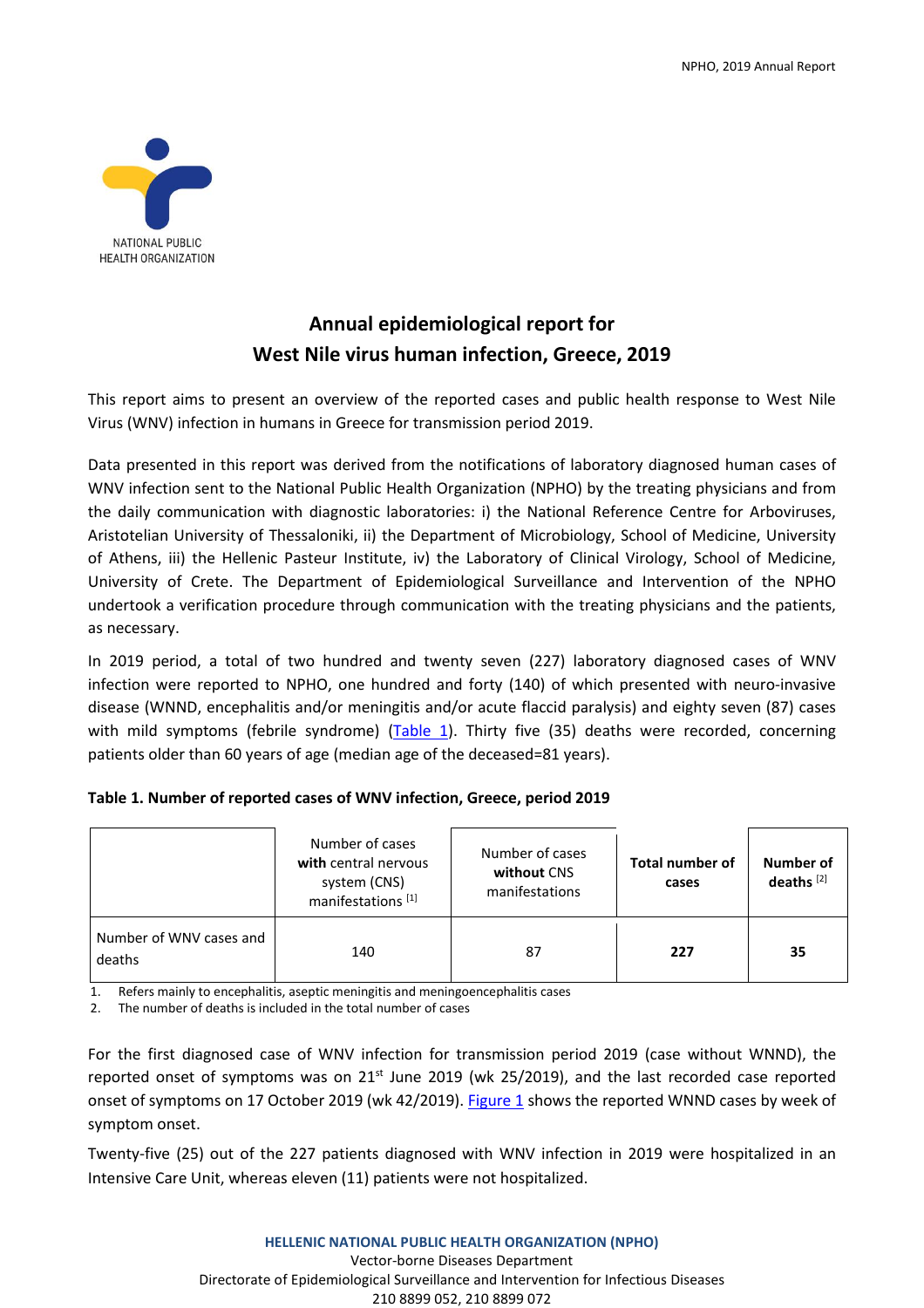#### **Figure 1. Number of laboratory diagnosed WNND cases by week of symptom onset, Greece, 2010-2019\*.**



**\*** Each blue box represents one laboratory diagnosed case of WNND reported to NPHO in transmission period 2019.

Table 2 and Figure 2 show the geographic distribution of the notified human cases with laboratory diagnosed WNV infection at the level of suspected Municipalities of exposure. The patient's suspected place of exposure is a rough indicator of the area of WNV circulation.

According to a serosurvey conducted in 2010 by the NPHO and the National School of Public Health, at the epicentre of the 2010 WNV outbreak in Central Macedonia, it was estimated that WNND disease develops in 1:140 infected persons.

|  |  | Table 2. Reported cases with laboratory diagnosed WNV infection (with and without WNND) by    |  |  |  |  |
|--|--|-----------------------------------------------------------------------------------------------|--|--|--|--|
|  |  | suspected Municipality of exposure, Greece, transmission period 2019 (n=227 <sup>[1]</sup> ). |  |  |  |  |

| <b>Regional Unit</b> | <b>Suspected</b><br><b>Municipality of</b><br>exposure | Number of cases<br>with WNND | Incidence of<br><b>WNND per 100,000</b><br>population <sup>[2]</sup> | <b>Number of cases</b><br>without CNS<br>manifestations<br>(non WNND) |
|----------------------|--------------------------------------------------------|------------------------------|----------------------------------------------------------------------|-----------------------------------------------------------------------|
|                      | <b>Topeiros</b>                                        |                              | 60,6                                                                 | 5                                                                     |
| <b>Xanthi</b>        | Avdira                                                 | 8                            | 42,1                                                                 | 5                                                                     |
|                      | Xanthi                                                 | 6                            | 9,2                                                                  | 2                                                                     |
| Kavala               | <b>Nestos</b>                                          | 11                           | 49,3                                                                 | 16                                                                    |
|                      | Thasos                                                 | 3                            | 21,8                                                                 | 5                                                                     |
|                      | Kavala                                                 | 1                            | 1,4                                                                  | 4                                                                     |
|                      | Paggaio                                                | 1                            | 3,1                                                                  | 0                                                                     |
| <b>Drama</b>         | Doxato                                                 | 4                            | 27,6                                                                 | 0                                                                     |
| <b>Evros</b>         | Soufli                                                 |                              | 6,7                                                                  | 0                                                                     |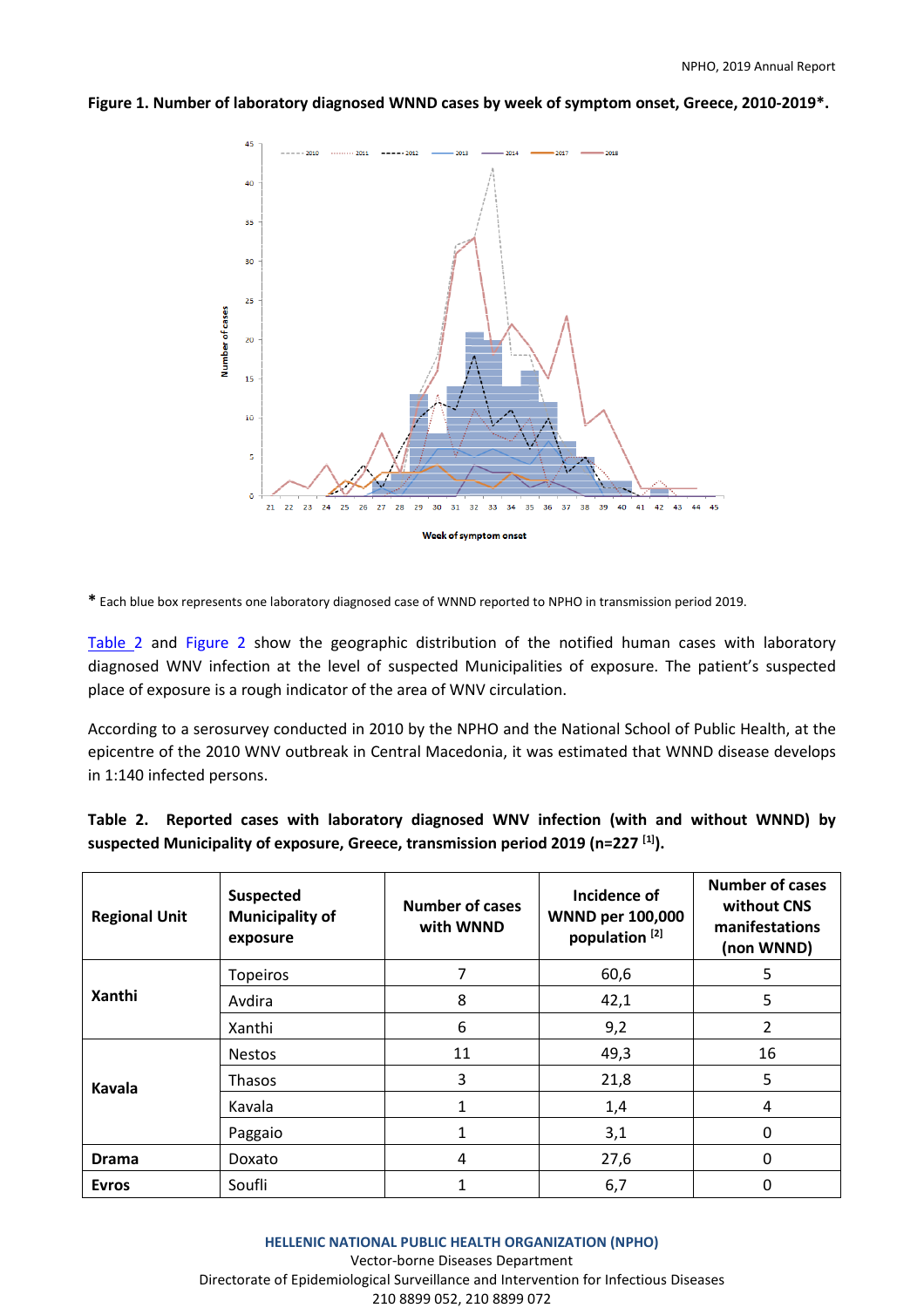|                                           | Didymoteicho         | 0              | $\pmb{0}$ | $\mathbf{1}$            |
|-------------------------------------------|----------------------|----------------|-----------|-------------------------|
|                                           | Orestiada            | 0              | 0         | $\mathbf{1}$            |
| Rodopi                                    | lasmos               | 5              | 36,2      | 0                       |
|                                           | Arrianoi             | $\mathbf{1}$   | 6,0       | $\mathbf{1}$            |
|                                           | Maroneia-Sapes       | $\mathbf{1}$   | 6,8       | $\mathbf{1}$            |
|                                           | Komotini             | $\overline{2}$ | 3,0       | 0                       |
|                                           | Larisa               | 8              | 4,9       | 8                       |
|                                           | Tirnavos             | 5              | 20,0      | $\mathbf 0$             |
|                                           | Kileler              | $\overline{2}$ | 9,6       | $\overline{\mathbf{4}}$ |
| Larisa                                    | Tempi                | $\overline{2}$ | 14,6      | $\mathbf{1}$            |
|                                           | Agia                 | $\overline{2}$ | 17,4      | $\mathbf{1}$            |
|                                           | Farsala              | 3              | 16,2      | $\pmb{0}$               |
|                                           | Elassona             | $\overline{2}$ | 6,2       | 3                       |
| <b>Trikala</b>                            | Trikkeon (Trikala)   | $\overline{2}$ | 2,5       | 3                       |
|                                           | Pyli                 | 0              | $\pmb{0}$ | $\mathbf{1}$            |
|                                           | Sofades              | $\overline{2}$ | 10,6      | 0                       |
| <b>Karditsa</b>                           | Karditsa             | 3              | 5,3       | $\mathbf{1}$            |
|                                           | Palama               | $\mathbf 1$    | 6,0       | $\pmb{0}$               |
| Thessaloniki                              | Kordelio-Evosmos     | $\mathbf{1}$   | 1,0       | $\mathbf 0$             |
|                                           | Lagadas              | $\overline{2}$ | 4,9       | 0                       |
|                                           | Chalkidona           | 0              | $\pmb{0}$ | 3                       |
|                                           | Pavlos Melas         | $\overline{2}$ | 2,0       | 0                       |
| <b>Chalkidiki</b>                         | Nea Propontida       | $\mathbf 1$    | 2,7       | $\mathbf 0$             |
|                                           | Aristotelis          | 0              | $\pmb{0}$ | $\mathbf{1}$            |
|                                           | Sithonia             | 0              | 0         | $\mathbf{1}$            |
|                                           | Katerini             | 4              | 4,7       | 0                       |
| Pieria                                    | Pydna-Kolindros      | 1              | 6,6       | 0                       |
|                                           | Dion-Olympos         | $\mathbf 1$    | 3,9       | $\pmb{0}$               |
| Pella                                     | Pella                | 6              | 9,5       | $\overline{2}$          |
|                                           | Skydra               | $\overline{2}$ | 9,9       | 0                       |
| <b>Kilkis</b>                             | Paionia              | $\mathbf 1$    | 3,5       | $\pmb{0}$               |
|                                           | Veria                | $\overline{2}$ | 3,0       | 3                       |
| Imathia                                   | Alexandreia          | $\overline{2}$ | 4,8       | 5                       |
|                                           | Heroic City Naoussa  | $\overline{2}$ | 6,2       | $\mathbf{1}$            |
| <b>Serres</b>                             | Irakleia             | 6              | 28,4      | $\mathbf{1}$            |
|                                           | Serres               | 3              | 3,9       | 0                       |
|                                           | Sintiki              | $\mathbf 1$    | 4,5       | $\pmb{0}$               |
| Kozani                                    | Eordaia              | $\mathbf 1$    | 2,2       | 0                       |
| <b>Voreios Tomeas</b><br>Athinon          | Penteli              | $\mathbf 1$    | 2,9       | 0                       |
| <b>Kentrikos</b><br><b>Tomeas Athinon</b> | Athens, 2nd District | $\mathbf 1$    | 1,0       | $\pmb{0}$               |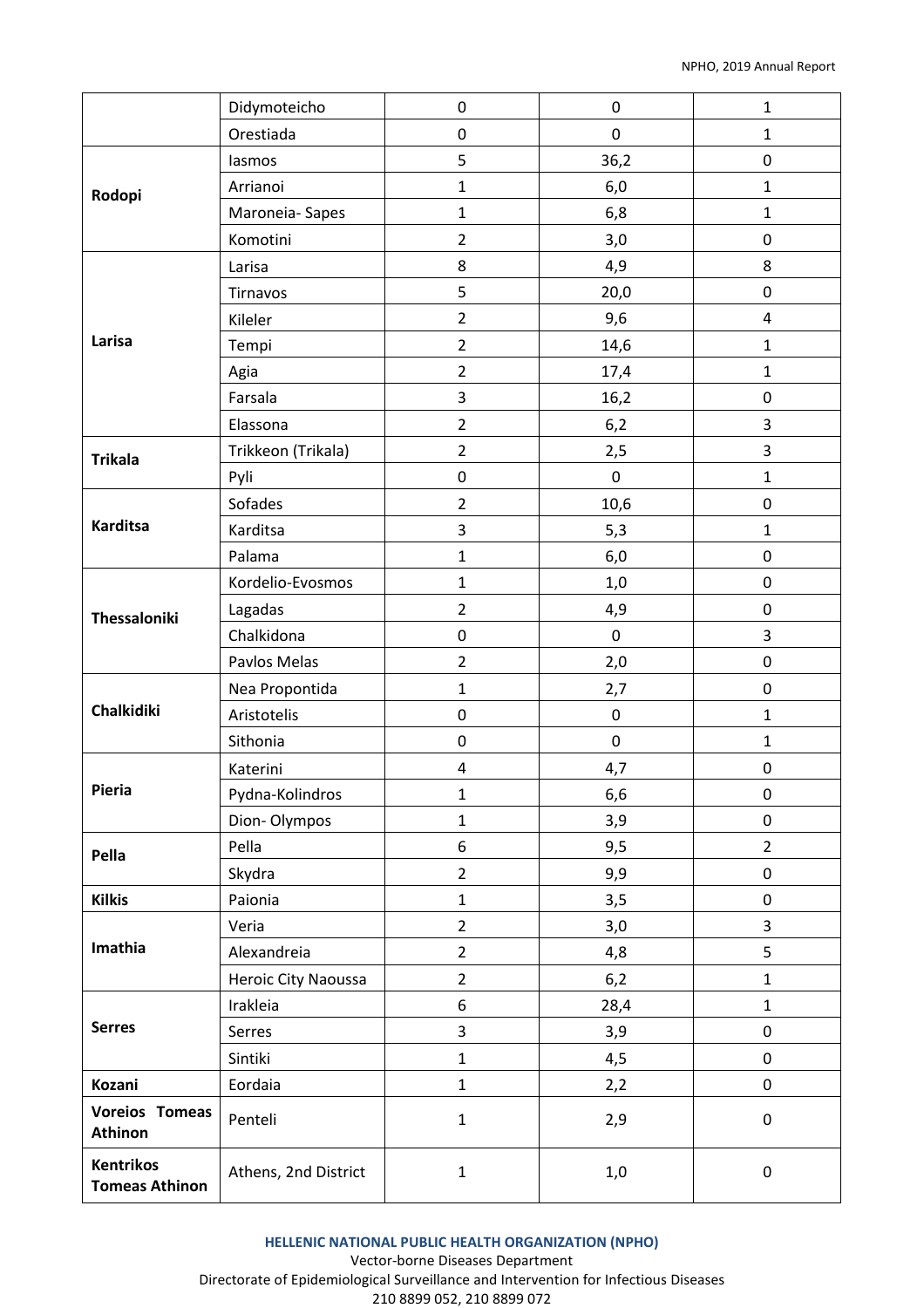| <b>East Attica</b>         | Spata-Artemida |           | 14,8 |    |
|----------------------------|----------------|-----------|------|----|
|                            | Markopoulos    |           | 25,0 |    |
|                            | Pallini        |           | 5,5  |    |
|                            | Lavreotiki     |           | 0    |    |
|                            | Rafina-Pikermi |           | 4,9  |    |
|                            | Paiania        |           | 3,7  |    |
|                            | Saronikos      |           | 3,4  |    |
| Unknown place of infection |                | $1^{[1]}$ |      |    |
| <b>Total Greece</b>        |                | 140       | 1,3  | 87 |

1. For one patient with WNND the suspected place of exposure could not be determined due to complex medical history.

2. Calculations based on 2011 census data (Hellenic Statistical Authority).

**Figure 2: Map showing the suspected Regional Unit of exposure of reported cases with laboratory diagnosed WNV infection, Greece, 2019 (n=226**[1]).



1. For one patient with WNND the suspected place of exposure could not be determined due to complex medical history.

In 2019, human WNV cases were recorded in Regional Units (NUTS3) with previously recorded human cases, in the Regions of Thessaly, East Macedonia & Thrace, Central Macedonia, Attica, and West Macedonia (with higher incidence in the Regions of East Macedonia & Thrace and Thessaly.

The median age of WNND cases was 73 years (8 - 96 years). Out of the 227 cases, 123 (54%) were male and 104 (46%) were female. Tables 3 and 4 show the number and incidence of WNND cases per age-group and gender respectively.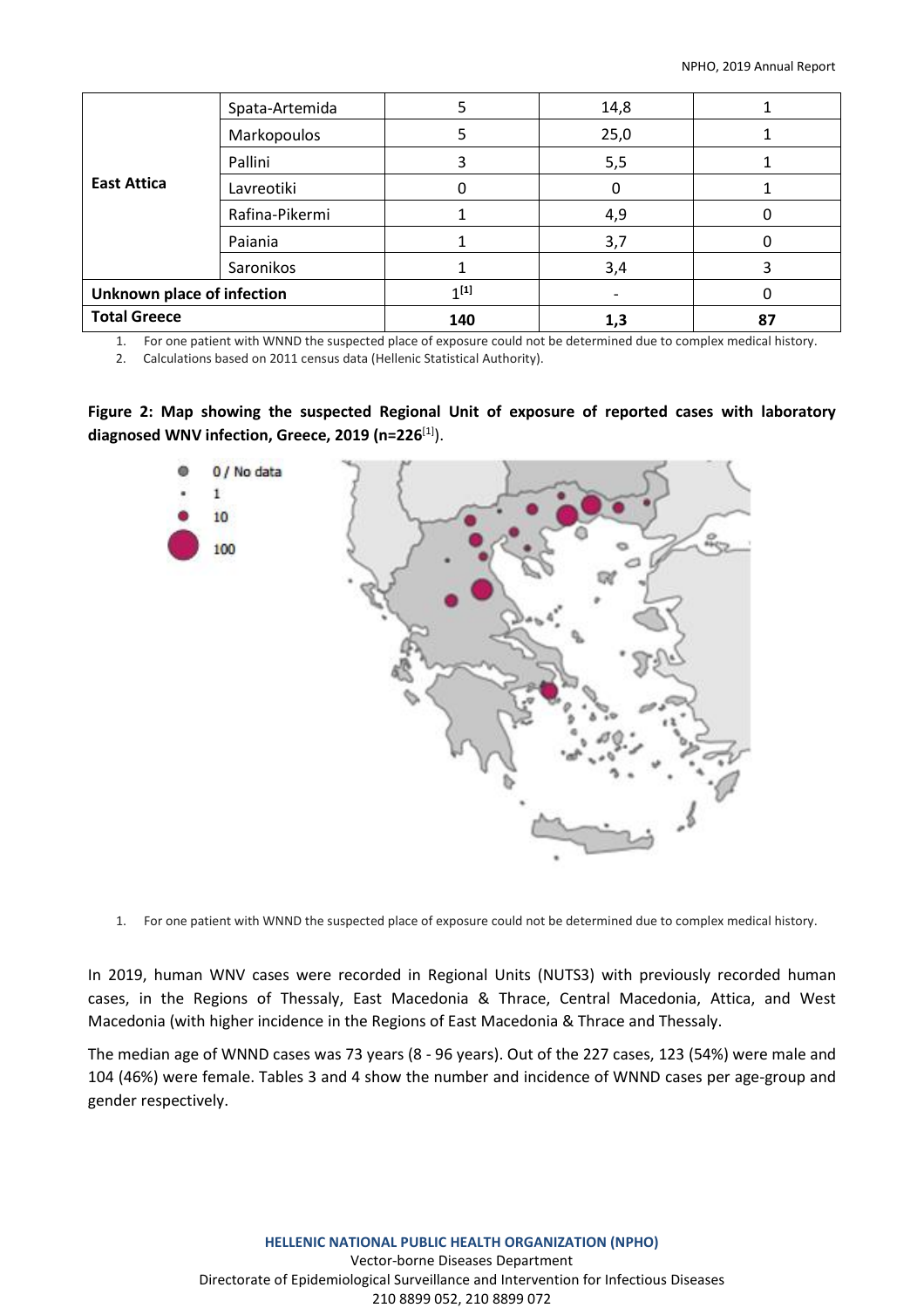| Age-group (years) | Number of cases (n=227) | Number of WNND cases (n=140) | <b>Incidence of WNND</b><br>(per 100,000 population)* |
|-------------------|-------------------------|------------------------------|-------------------------------------------------------|
| $0 - 19$          | 5                       | 3                            | 0,1                                                   |
| 20-29             | 6                       | 0                            | 0,0                                                   |
| 30-39             | 13                      | 3                            | 0,2                                                   |
| 40-49             | 10                      | 3                            | 0,2                                                   |
| 50-59             | 25                      | 18                           | 1,3                                                   |
| 60-69             | 42                      | 26                           | 2,3                                                   |
| 70-79             | 62                      | 43                           | 4,2                                                   |
| $\geq 80$         | 64                      | 44                           | 7,5                                                   |

#### **Table 3. Number of cases, number and incidence of WNND cases per age-group, Greece, 2019**

\*Calculations based on 2011 census data (Hellenic Statistical Authority).

#### **Table 4. Number of cases, number and incidence of WNND cases per gender, Greece, 2019**

| Gender | <b>Number of cases</b><br>$(n=227)$ | <b>Number of WNND cases</b><br>$(n=140)$ | Incidence of WNND<br>(per 100,000 population) $*$ |
|--------|-------------------------------------|------------------------------------------|---------------------------------------------------|
| Male   | 123                                 | 78                                       | 2,3                                               |
| Female | 104                                 | 62                                       | 1,9                                               |

\*Calculations based on 2011 census data (Hellenic Statistical Authority).

Among the 140 WNND cases, 88 (63%) exhibited symptoms of encephalitis, 39 (28%) symptoms of meningoencephalitis and 13 (9%) cases symptoms of meningitis. Four cases had also acute flaccid paralysis (simultaneously presented with encephalitis/ meningitis signs).

### **PUBLIC HEALTH MEASURES SUPPORTED BY THE NPHO, 2019**

In every mosquito circulation season, the National Public Health Organization -in collaboration with other involved stakeholders- implements a series of preventive and response public health measures for the management of West Nile Virus infection, which include:

- I. **Enhanced surveillance for WNV disease in humans**:
- ‐ **Awareness raising of physicians** about the WNV infection: Testing for West Nile virus infection in suspected cases (such as cases with encephalitis, aseptic meningitis, acute flaccid paralysis, fever of undetermined etiology) is recommended. The NPHO provides guidelines for the recognition and diagnosis of WNV disease and the recommended laboratory investigation (mailings and website [www.eody.gov.gr\)](http://www.eody.gov.gr/). For the 2019 period, an informative letter was sent to all Health Units and Medical Associations of the country for vigilance regarding West Nile Virus, in mid May 2019. In addition, following the recording of cases in an area, local Health Units are urgently informed.
- ‐ **Daily communication and information exchange with laboratories** conducting diagnostic testing for WNV (active laboratory-based surveillance).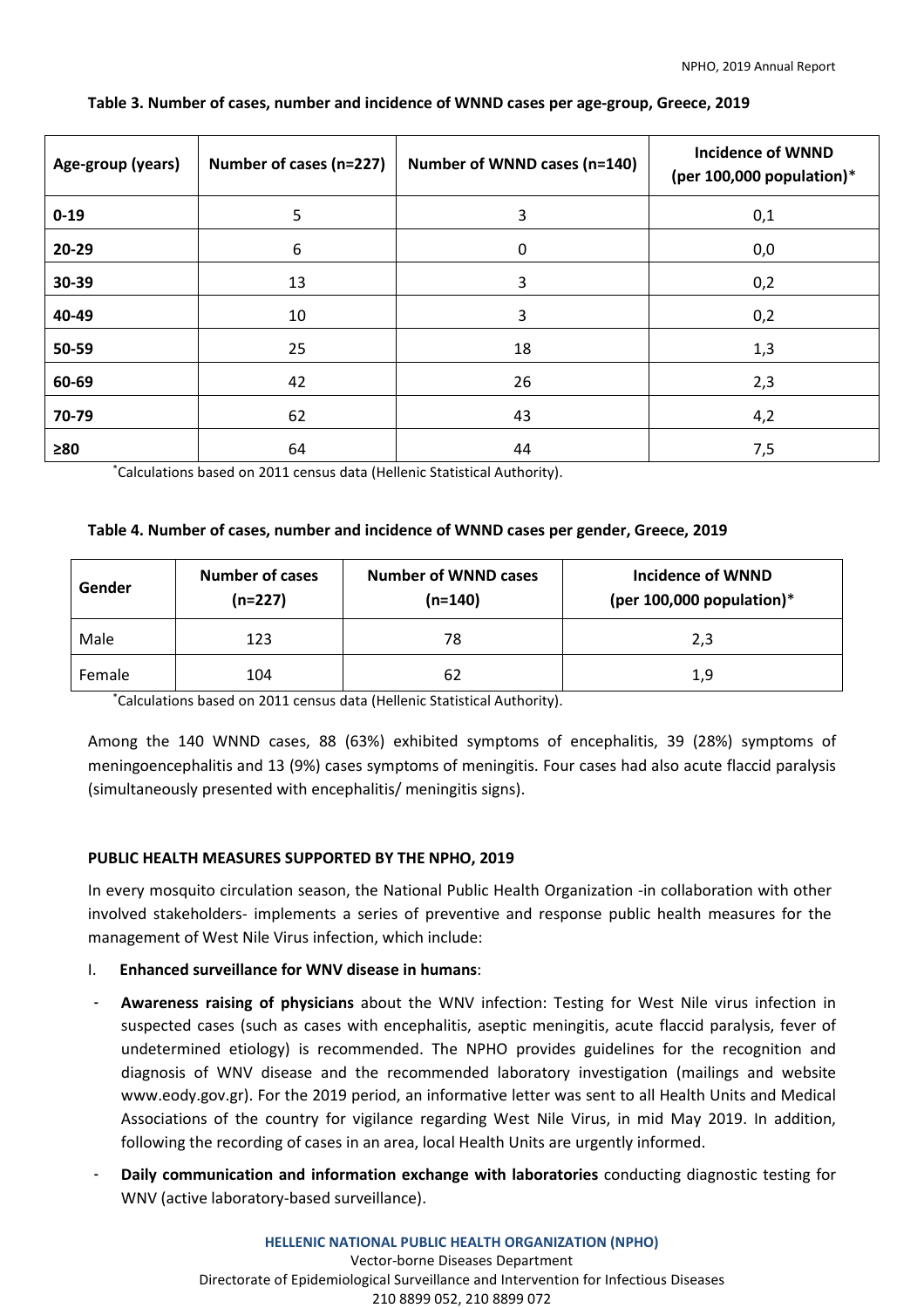- ‐ **Enhancing laboratory diagnosis** of suspected cases, by supporting the National Reference Laboratory and other specialised diagnostic laboratories.
- ‐ **Case investigation:** The Vector-borne Diseases Department of NPHO undertakes the investigation of every reported WNV case within 24 hours after diagnosis, in order to determine the suspected place of exposure, the risk factors and the severity of the disease. The clinical condition of all hospitalized patients is followed up on a daily basis and the final outcome until discharge is recorded.
- ‐ **Immediate update of stakeholders** on the diagnosed cases (Ministry of Health, Ministry of Rural Development and Food, Hellenic National Blood Transfusion Center, Regions/ Directorates of Public Health, Municipalities).
- ‐ **Weekly surveillance reports on human WNV infection cases** (uploaded on the NPHO website).
- II. **Communication and health promotion activities for the public:** Educational material for the public regarding West Nile Virus infection and the recommended protective measures against mosquito bites is available in the NPHOs website. In 2019, NPHO:
	- Published two Press Releases (in mid May 2019 regarding the recommended prevention measures, and on 19<sup>th</sup> June 2019 with clarifications on the virus circulation in the country).
	- Updated the information leaflet "Protect yourselves from mosquitoes" (in Greek and English).
	- Produced informative leaflet "West Nile Virus: Learn and protect" (in Greek).
	- Distributed electronically the TV spot "Protect yourselves from mosquitoes" in national and local channels since April 2019.
	- Sent via email the new informative material (leaflets and TV spot) to local authorities, in mid May 2019.
- **III. Coordination of an intersectional Working Group (WG) on the definition of affected areas by vector borne diseases.** This WG, under the MoH Committee for the Prevention and Management of Tropical Diseases, considered all available entomological and epidemiological data and decided on the characterization of affected areas assisting the implementation of blood safety measures. The list of affected areas was published on NPHOs website and updated regularly. These were used by the Hellenic National Blood Transfusion Center to issue guidance on blood safety. In addition, the Coordinating Haemovigilance Centre of NPHO issued guidance for the haemovigilance competent authorities.
- **IV.** Collaboration and exchange of information with the **Ministry of Rural Development and Food** regarding the West Nile virus infection in equids.
- **V. Vector surveillance and control activities:**
- **Raising awareness and guidance to Regional Authorities:** NPHO communicates regularly (workshops, meetings, letters) with all Regional Authorities in Greece recommending the timely planning, organization and implementation of integrated vector control programmes. In 2019, NPHO sent relevant awareness letters in January 2019 (with a brief guide to the key steps to achieve timely implementation of the vector control program) and urgently informed local authorities of the recently affected areas regarding the recommended preventive and response measures (intensified mosquito control and raising awareness of the local population). In addition, following the initiative of the General Secretary of Public Health of the Ministry of Health, NPHO organised, in cooperation with the Benaki Phytopathological Institute, in May 2019, workshops with all regional public health authorities,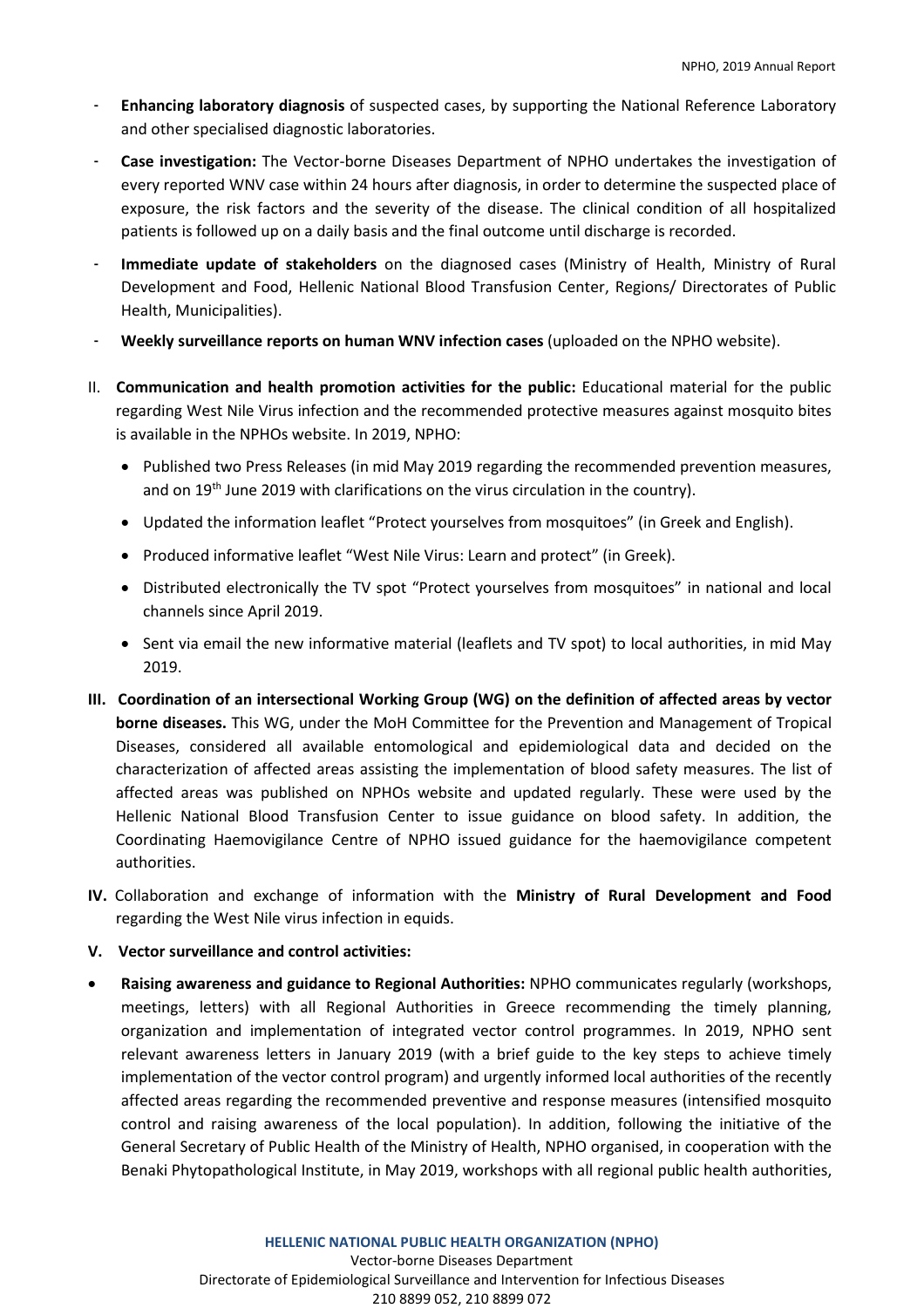regarding the preventive actions for mosquito-borne diseases and especially the vector control programmes.

- **Entomological surveillance**: NPHO, in collaboration with the School of Public Health of the University of West Attica (former National School of Public Health), the Benaki Phytopathological Institute, the MALWEST project (2012-2014), Universities, Regions, local authorities and subcontractors of the local mosquito control programmes has implemented, participated or coordinated -from 2010 to 2015 active vector surveillance programme. For the 2019 period, NPHO performed an active vector surveillance programme (September-November) in various areas of the country and continued the effort to collect entomological data.
- **Communication with international public health stakeholders:** Frequent communication and weekly information exchange with ECDC (real-time reporting of the diagnosed cases in TESSy).

#### **CONCLUSIONS**

In 2010-2014 and 2017-2018, cases of West Nile virus infection were recorded in humans in various areas of Greece, while virus circulation was recorded in almost all regions. The recurrence of WNV infection cases was considered likely and expected in the country, as well as in other European and neighboring countries (as in each season).

In 2019, human cases of WNV infection have been recorded in Greece, in some Municipalities in the Regional Units (RU, NUTS3 level) of Xanthi, Kavala, Rodopi, Evros, Drama, Larisa, Karditsa, Trikala, Voreios Tomeas Athinon, Kentrikos Tomeas Athinon (Central Section of Athens), East Attica, Thessaloniki, Pella, Pieria, Chalkidiki, Kilkis, Imathia, Serres and Kozani.

The occurrence of human cases in 2010-2014 and 2017- 2019 suggests that **WNV has been established in our country, as well as in other European and neighboring countries**; **its circulation and occurrence of cases remain likely and expected in the following transmission periods**, in previously affected and in new areas.

In the EU Member States and EU neighboring countries, in transmission period 2019, human WNV infection cases were also recorded -besides Greece- from Germany, Romania, Italy, Cyprus, Hungary, Slovakia, France, Bulgaria, Austria, Turkey, Republic of North Macedonia, Serbia and Israel (source: ECDC, [Weekly](https://ecdc.europa.eu/en/west-nile-fever/surveillance-and-disease-data/disease-data-ecdc) updates: 2019 West Nile virus [transmission](https://ecdc.europa.eu/en/west-nile-fever/surveillance-and-disease-data/disease-data-ecdc) season).

Epidemiological surveillance of the disease, systematic and early implementation of mosquito control programs and personal protective measures against mosquito bites are considered the most appropriate measures to control WNV infection seasonal outbreaks.

Since the circulation of WNV and its geographical distribution (i.e., the areas with recording of human cases) during each period cannot be predicted, **personal protective measures against mosquitoes are encouraged, during the period of mosquito activity**.

National public health authorities have taken timely preventive measures, including communication activities regarding the recommendation for personal protection measures against mosquito bites. General information regarding personal protection measures against mosquitoes is available at: [https://eody.gov.gr/wp-content/uploads/2019/04/mosquito\\_brochure\\_2019.pdf](https://eody.gov.gr/wp-content/uploads/2019/04/mosquito_brochure_2019.pdf)

In addition, during the transmission season, weekly surveillance reports are published on NPHO website [https://eody.gov.gr/en/disease/west-nile-virus/,](https://eody.gov.gr/en/disease/west-nile-virus/) which include updated information.